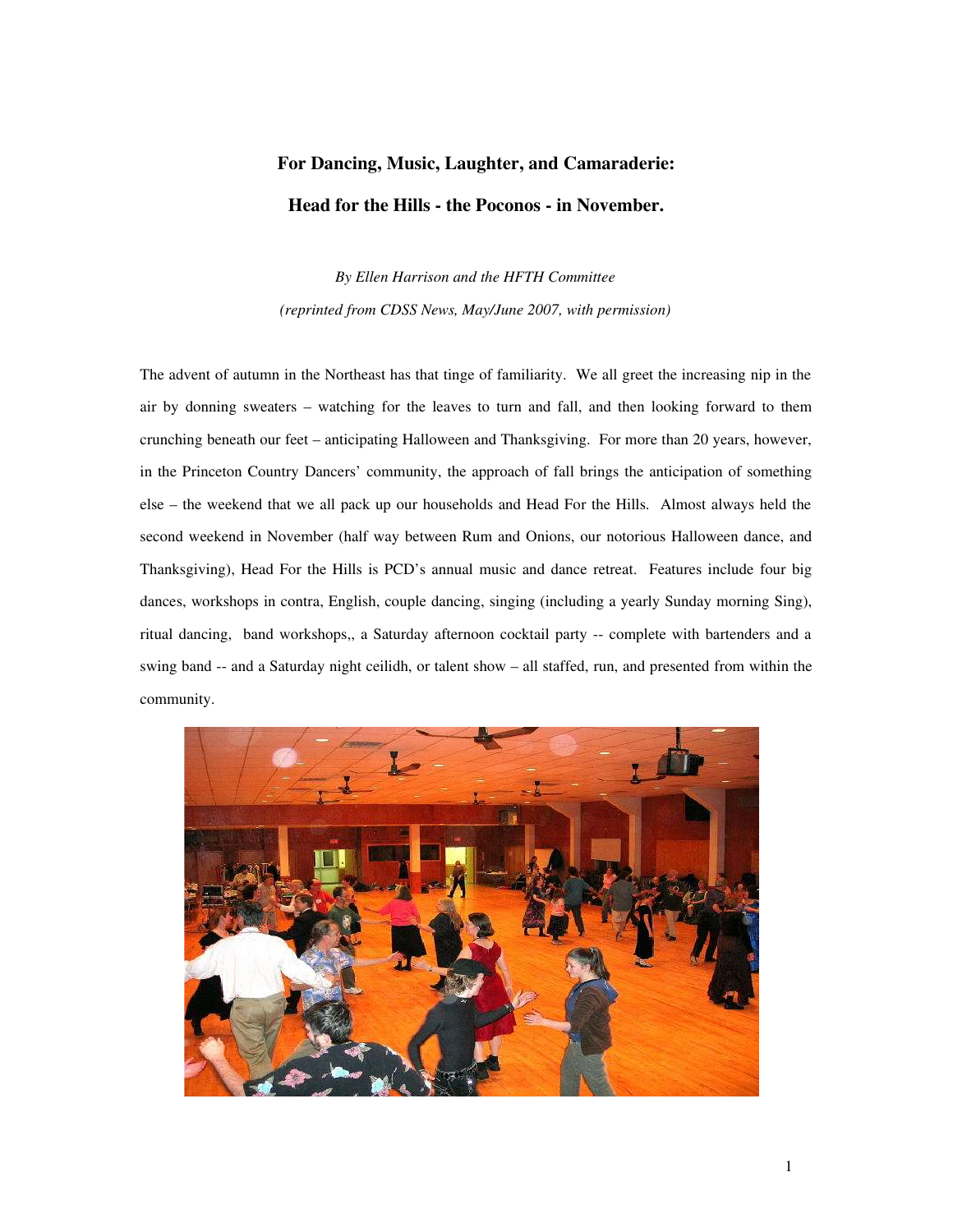Head for the Hills was started in 1984 by Dan Post (now long departed to western pastures). Dan attended an English dance weekend at Hudson Guild Farm in north Jersey, and was so taken with the facilities that he began musing on how PCD could make use of them. Dan's stated vision was to "go away for the weekend with 100 of your closest friends," offering workshops and dances staffed by leaders, callers and musicians mined from the abundant talent inherent in the community. This way, not only did we provide all of our own entertainment, but costs could be kept down by not having to hire expensive "outside" talent. Those who ran or played for the variety of programs were offered "shares," i.e. a discount off the price of the weekend.



The first year was a rousing success, jump-starting plans for it to become a yearly tradition. Now we welcome dancers from near and far, newcomers and those who return each year. They come from as close as Philadelphia, New York and Princeton, and from as far as Seattle, Virginia, and Vermont to join us. We remained at Hudson Guild until, sadly, the facility closed in 1995. After an extensive search, we were back up and running in 1997 at a new location, Camp Harlam in the Poconos. During the summers, Camp Harlam hosts a summer camp for children from Reformed Jewish congregations all over the northeast.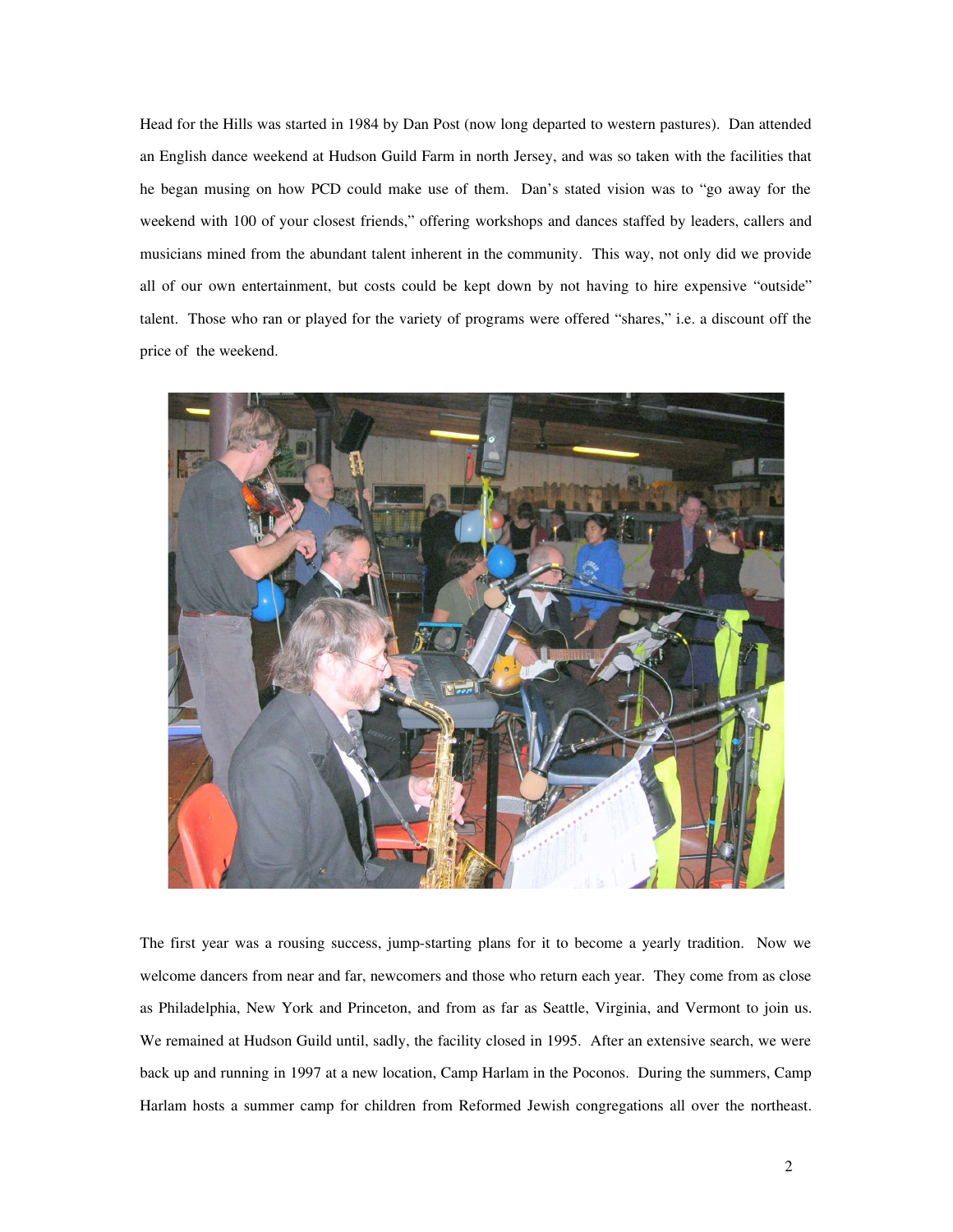The camp's winterized motel-style rooms, two gorgeous dance halls, and other common rooms are more than sufficient for our needs, especially as the HFTH community changes and grows.

And we have changed, and we have grown. One of our biggest changes is notable from last year's registration figures – 27 of our attendees were under 18. We've added more family and children's programming while always ensuring that our core of dance, music and song workshops remain vibrant and exciting. Additionally, every year more of the children who've grown up attending Head For the Hills become workshop leaders and musicians. Another sea change has been the growing interest in couple dancing, leading not only to couple dance workshops in every time slot (recent offerings have included Tango, Swing, Cajun, Scandinavian, and Waltz) but also more couple dancing included in the social dance portions of the weekend, often with large, acoustic pickup bands playing from the middle of the dance floor.